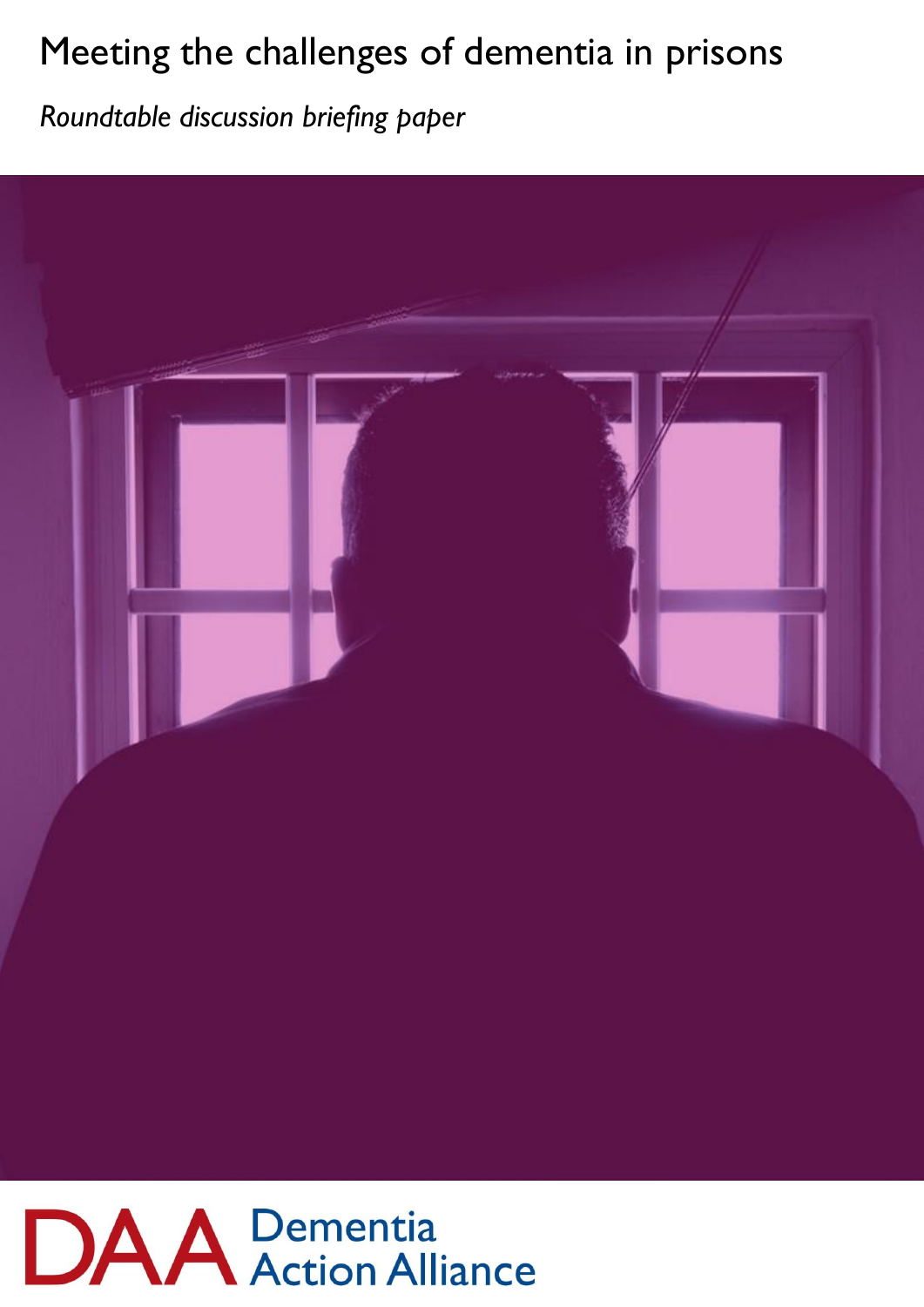

## **INTRODUCTION TO CAMPAIGN**

This briefing paper has been produced to launch the Dementia Action Alliance's (DAA) campaign to improve care and support for people affected by dementia from seldom heard groups.

\_\_\_\_\_\_\_\_\_\_\_\_\_\_\_\_\_\_\_\_\_\_\_\_\_\_\_\_\_\_\_\_\_\_\_\_\_\_\_\_\_\_\_\_\_\_\_\_\_\_\_\_\_\_\_\_\_\_\_\_\_\_\_\_\_\_\_\_\_\_\_\_\_

# **ABOUT THE DAA**

The DAA is a network of organisations who commit to taking action on dementia. Through our work, we aim to improve health and social outcomes for people affected by dementia. The DAA was set up in 2011 following the government's National Dementia Strategy of England, to bring together key organisations to gain their commitments to achieving the outcomes outlined in the strategy. Since then it has gone from strength to strength and we now have over 150 members.

The role of the DAA is to bring together our members to connect, share best practice and take action on dementia. We also campaign on key issues affecting people with dementia and their carers. Past campaigns we have organised have improved dementia care within hospital settings, reduced anti-psychotic drug prescriptions and improved support for carers.

Our 2017 campaign will focus on improving care and support for people affected by dementia who come from seldom heard groups. The campaign has three primary objectives:

- 1. Raise awareness of the challenges faced by people with dementia from seldom heard groups
- 2. Influence system wide change
- 3. Bring about organisational change

As part of the campaign we will hold a series of roundtables, each focusing on a specific seldom heard group. Through the roundtables we will explore areas where progress is needed and where the DAA, through the influence of its members, can affect wider change.

We will run roundtables focused on dementia in the following groups:

- **Prisons**
- Lesbian Gay Bisexual & transgender
- Learning disabilities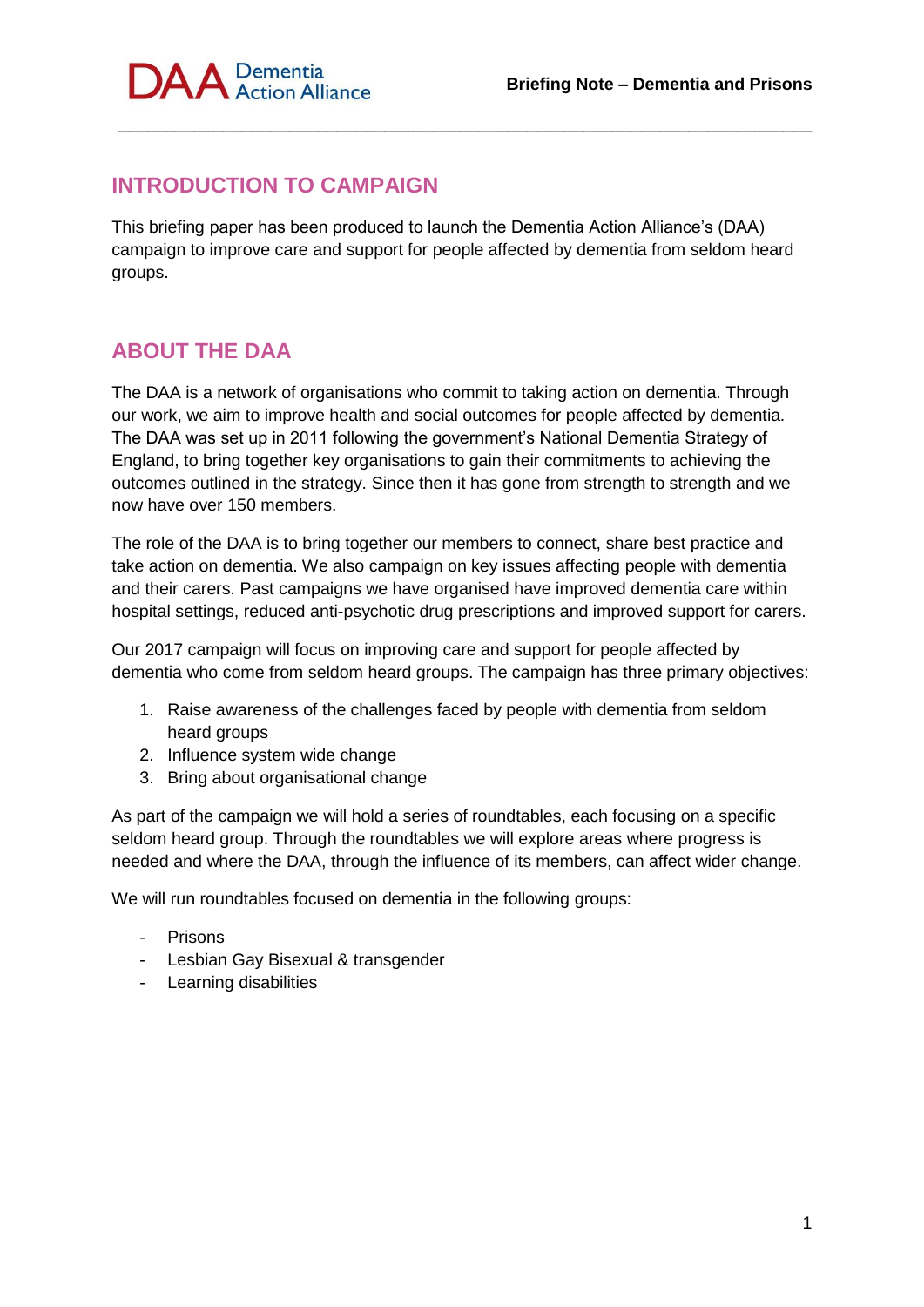

# **DEMENTIA AND PRISONS**

#### **Overview of main issues**

This paper will seek to outline some of the main challenges affecting people with dementia in prisons. We hope to identify a specific area where change is needed and then through the roundtable explore a desired outcome and way of achieving this.

\_\_\_\_\_\_\_\_\_\_\_\_\_\_\_\_\_\_\_\_\_\_\_\_\_\_\_\_\_\_\_\_\_\_\_\_\_\_\_\_\_\_\_\_\_\_\_\_\_\_\_\_\_\_\_\_\_\_\_\_\_\_\_\_\_\_\_\_\_\_\_\_\_

Dementia is a growing problem within prisons. Prisoners over the age of 60 are the fastest growing age group in prisons, with the latest figure standing at 10,000. This number is set to increase unless there are major changes in sentencing trends. There is currently no national plan for older prisoners, but action is needed. There is still limited understanding of the needs of older prisoners in England and Wales and this should be addressed through the DAA's campaign.

As the number of older prisoners rises, so too will the prevalence of dementia. People with dementia in prisons will face a number of challenges just by being in this environment, and many of these will be exacerbated by cuts to the prison service. Keeping people in prisons can be costly, so it is important to ensure that they are dealt with appropriately, to avoid unnecessarily long sentences. Good practice does exist, but there are not enough opportunities to share this across prisons in England.

A good starting point for this discussion is to understand that many of the challenges faced by people with dementia in prison settings are the same faced by those living in the community, however due to the uniqueness of a prison setting they are more acute.

These issues are wide reaching and span right the way across the dementia journey - before the point of diagnosis through to end of life. Simply receiving a diagnosis can be challenging in a prison setting; some of the specific challenges are outlined in more detail below.

#### **Receiving a diagnosis**

Prison staff are expected to understand a number of health conditions and forms of disability, and to respond appropriately under massive pressure caused by budget and staffing cuts. However, many lack the training required to spot the signs of dementia and to make the relevant referrals. This means that prisoners' dementia can go undiagnosed, leaving them without support in an environment that can be hostile to their needs. Whilst most prisons are required to conduct health screenings, they do not typically look for issues related to aging or cognitive decline. This means that a condition such as dementia could easily get missed.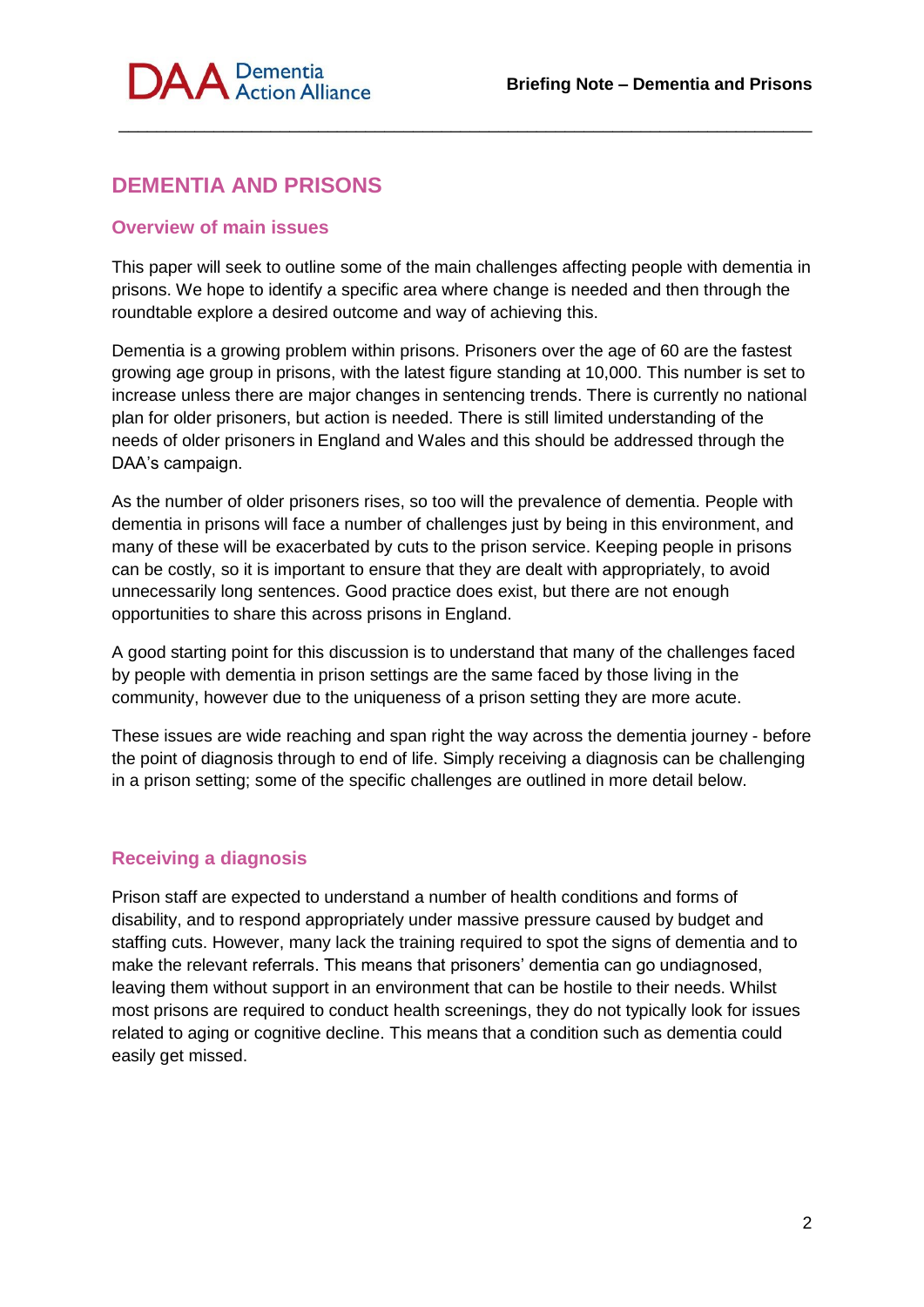

## **Responsibility and accountability for delivering care**

If a prisoner does receive a diagnosis, the support they receive can be variable depending on the geographic location of their prison. The Care Act states that local authorities in England are responsible for assessment and meeting eligible care and support needs for prisoners located in their area. As part of the Act they should be treated as though they are a resident of that local authority. However despite this being enshrined in law, there is still some uncertainty as to who exactly has responsibility for meeting the social care needs of prisoners. This can result in hospital admissions and in some cases even deaths, both of which can be avoided. Examples have existed of prisoners' treatment being stopped upon entering prison, records not being passed on or medications not given. If this care is not comparable to those in the community, it raises questions as to whether the human rights of prisoners are being neglected. A prisoner should not lose these rights because they are incarcerated.

\_\_\_\_\_\_\_\_\_\_\_\_\_\_\_\_\_\_\_\_\_\_\_\_\_\_\_\_\_\_\_\_\_\_\_\_\_\_\_\_\_\_\_\_\_\_\_\_\_\_\_\_\_\_\_\_\_\_\_\_\_\_\_\_\_\_\_\_\_\_\_\_\_

#### **Routines which deskill and disempower**

The regimented and routine nature of prison life can be very problematic for people with dementia for a number of reasons. This lifestyle can take away the individual's ability to think independently, which can de-skill them to even basic tasks and activities. This can be especially problematic when they are released and find themselves unable to look after themselves.

Many prisoners can struggle with the standardised regimes and timetables they are expected to adhere to, which can result in them missing out on important activities - for example exercise if they can't reach the gym in time. Older prisoners can be neglected due to them typically being less trouble than younger inmates, which can again lead to them becoming socially isolated.

#### **Confusing environments**

The physical environment of a prison can bring a whole host of challenges to a person with dementia if their needs are not properly understood. Some people, such as the Prison Alliance, argue that the prison environment is in fact completely unsuitable for older prisoners, particularly if they pose no threat to the public or to the other inmates, and if their health and social care needs could be more effectively met in the community.

Some of this also depends on the age of the prison estate. The Ministry of Justice have claimed that newer estates are better suited to meet the needs of older prisoners, whereas older prisons can cause numerous problems. An example of these issues can include overcrowding, lack of accessibility such as ramps, and different areas of the prisons looking the same. All of this can lead to prisoners with dementia retreating to their cells and spending more time alone, which studies show can lead to cognitive decline.